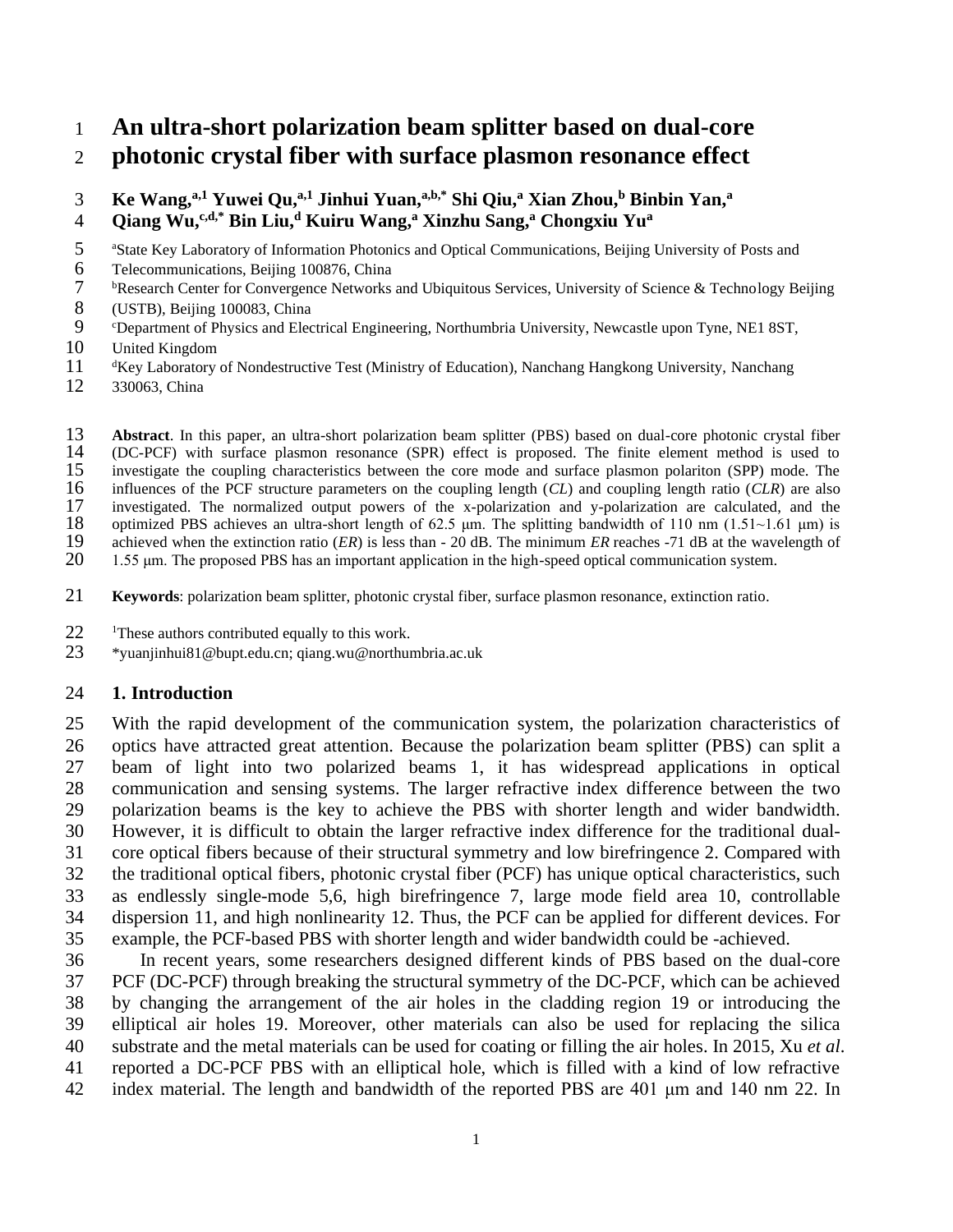2016, Wang *et al.* designed a DC-PCF PBS filled with the liquid crystal in the air hole, achieving the PBS length of 890.5 μm and bandwidth of 150 nm [23.](#page-11-2) In 2017, Wang *et al*. proposed a DC- PCF PBS with the magnetic fluid added in the air hole, where the PBS length and bandwidth are 5.1 mm and 189 nm [24.](#page-11-3) In 2018, Wang *et al*. reported a rectangular-hexagonal structure DC-PCF PBS with two elliptical holes in the core region, along with the PBS length of 93.3 μm and bandwidth of 40 nm [25.](#page-11-4) In 2019, Xu *et al*. demonstrated a DC-PCF PBS filled with titanium and low refractive index liquid, where the PBS length and bandwidth are 83.9 μm and 32.1 nm [26.](#page-11-5) In 2020, Qu *et al*. investigated a gold-coated silicon DC-PCF PBS, where the PBS length and mid-infrared bandwidth are 192 μm and 830 nm [27.](#page-11-6)

 In this paper, we propose an ultra-short PBS based on the gold-filled DC-PCF. The two cores of the DC-PCF are composed by the three elliptical air holes in the horizontal axis. Two elliptical gold wires are filled in longitudinal axis to induce the surface plasmon resonance (SPR) effect. The PBS can achieve an ultra-short length of 62.5 μm and a bandwidth of 110 nm. The proposed

DC-PCF PBS has an important application in the high-speed optical communication system.

# **2. Design of the DC-PCF PBS and theory**

 The cross-section of the proposed DC-PCF PBS is shown in Fig. 1. The diameter of all circular air holes arranged in the triangular array is *d*, and the hole-to-hole pitch is *Λ*1. In addition, the three layers of air holes are arranged in a rectangular array in the horizontal direction, and the hole-to-hole pitch is *Λ*2. The air hole in the most center is replaced with an elliptical hole, whose 62 minor and major axes are denoted by  $d_{x1}$  and  $d_{y1}$ , respectively. And the two air holes are missing on the left and right sides of the central elliptical air hole to form the cores A and B, respectively. The air holes on the upper and lower sides of the central elliptical hole are filled by the two 65 elliptical gold wires, whose minor and major axes are denoted by  $d_{v2}$  and  $d_{x2}$ , respectively. Compared with other metal materials, the gold material has stable chemical property, good biomolecular compatibility, and strong corrosion resistance. The left side of the core A and right side of the core B are replaced by the two large elliptical air holes, whose minor and major axes 69 are denoted by  $d_{x3}$  and  $d_{y3}$ , respectively.



**Fig. 1.** The cross-section of the proposed DC-PCF PBS.

 The background material is the pure silica. The perfect matching layer (PML) of the proposed DC-PCF is set at the outermost layer to absorb the radiation energy [28.](#page-11-7) The inner diameter and thickness of the PML are 6 μm and 1.2 μm, respectively. The material of the PML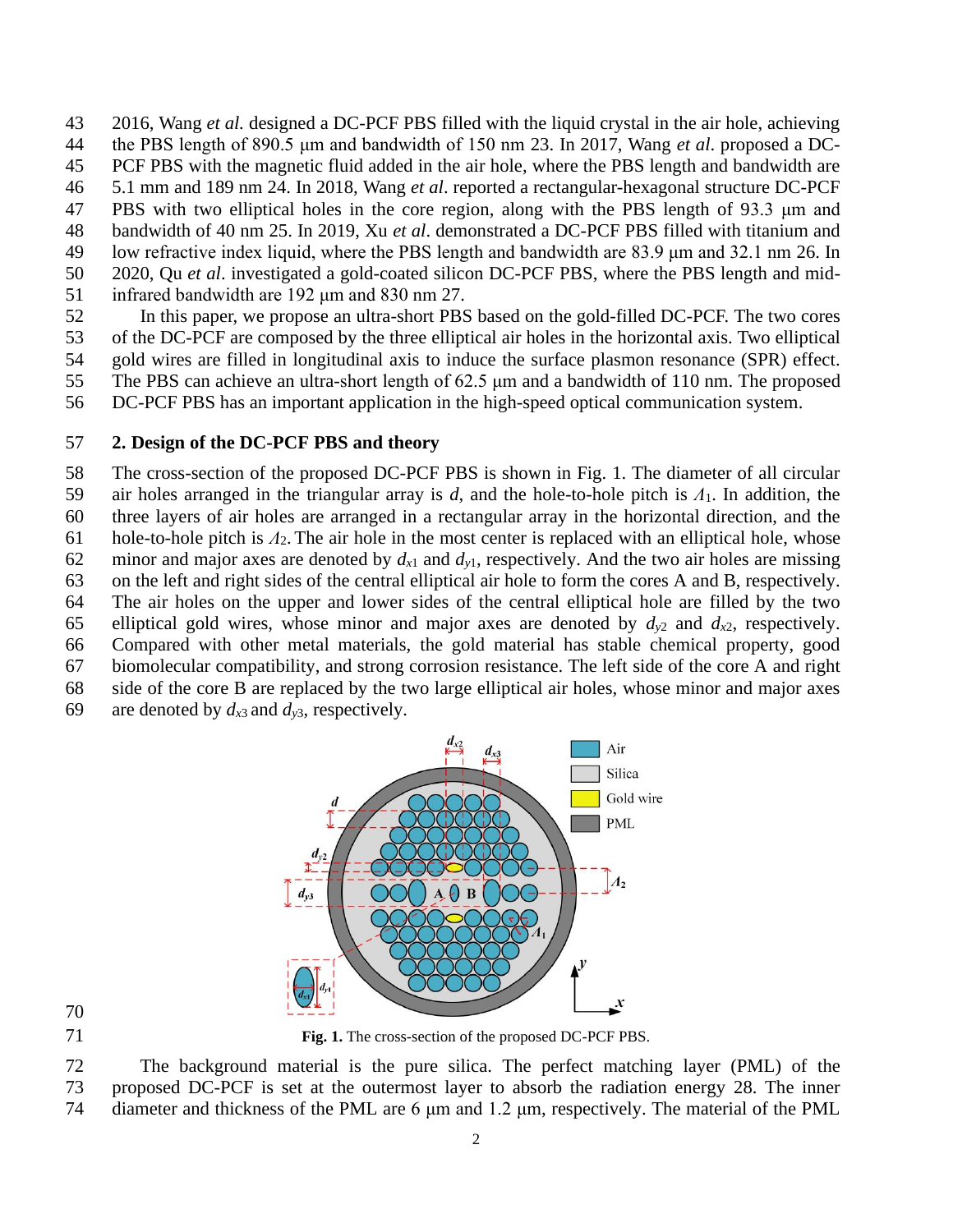75 is highly doped silica, and the corresponding refractive index is *n*silica+0.03. The material 76 dispersions of the silica and doped silica can be described by the Sellmeier equation [29, 30]. 77 The dielectric constant of the gold material can be described by the Drude-Lorentz [31](#page-11-8)

$$
\varepsilon_m = \varepsilon_{\infty} - \frac{\omega_{\rho}^2}{\omega(\omega + j\gamma D)} - \frac{\Delta \varepsilon \cdot \Omega_L^2}{(\omega^2 - \Omega_L^2) - j\Gamma_L \omega},
$$
\n(1)

78 where *ε*<sup>m</sup> represents the dielectric constant of gold, *ε*∞ = 5.9673 is the high frequency dielectric 79 constant,  $\Delta_{\epsilon} = 1.09$  is the wave vector,  $\omega$  is the angular frequency of the light, and  $\omega_D$  and  $\gamma_D$  are

80 the plasma frequency and Damping frequency, respectively. Here,  $\omega_D/2\pi = 2113.6$  THz, and 81 *γ*<sub>D</sub>/2 $\pi$  = 15.92 THz.  $\Omega$ <sub>L</sub> and  $\Gamma$ <sub>L</sub> are the frequency and spectral width of the Lorentz oscillation, 82 respectively.  $\Omega_L/2\pi = 650.07$  THz, and  $\Gamma_L/2\pi = 104.86$  THz.

83 The coupling length (*CL*) of the DC-PCF, where the light power is completely transferred 84 from one core to the other one, can be calculated by [32](#page-11-9)

$$
CL_{x,y} = \frac{\lambda}{2\left(n_{x,y}^{even} - n_{x,y}^{odd}\right)},
$$
\n(2)

85 where the  $CL_{x,y}$  is the  $CL$  of the *x*-pol and *y*-pol,  $\lambda$  is the wavelength of the incident light, and *n* is

86 the effective refractive indices of the even and odd modes. In order to achieve the complete beam 87 splitting, the *CL* of the two polarization states needs to satisfy the condition that  $mCL_x = nCL_y =$ 88 *L* (*m* and *n* are the positive integers and *L* is the length of the PBS), and the coupling length ratio

89 (*CLR*) can be calculated by

$$
CLR = \frac{CL_y}{CL_x},\tag{3}
$$

90 When the *CLR* reaches 2 or 0.5, the splitting length is the optimum value. The transmission 91 loss of the ultra-short PBS is also negligible. Therefore, when the input power *P*in is determined, 92 the normalized output power  $P_{\text{out}}$  can be calculated by [33](#page-11-10)

$$
P_{out}^{x,y} = P_{in}^{x,y} \cos^2 \left( \frac{\pi L}{2CL_{x,y}} \right),
$$
 (4)

93 The performance of the PBS can be described by the extinction ratio (*ER*) as following [34](#page-11-11)

$$
ER = 10 \cdot \lg \left( \frac{p_{out}^{y}}{p_{out}^{x}} \right),
$$
\n<sup>(5)</sup>

94 when the *ER* is larger than 20 dB, the propagated light could be completely split, so the *ER* 95 can determine the bandwidth of the PBS.

#### 96 **3. Simulation results and discussion**

 The finite element method (FEM) is adopted to simulate the proposed DC-PCF PBS. Fig. 2 shows the calculated effective refractive indices of the *x*-pol odd and even modes, *y*-pol odd and even modes, *x*-pol and *y*-pol first SPP modes, and zero SPP mode. From Fig. 2, the *x*-pol even mode and *x*-pol first SPP mode have a resonance point at wavelength 1.17 μm, the *y*-pol odd mode and *y*-pol first SPP mode have a resonance point at wavelength 1.22 μm, and the *y*-pol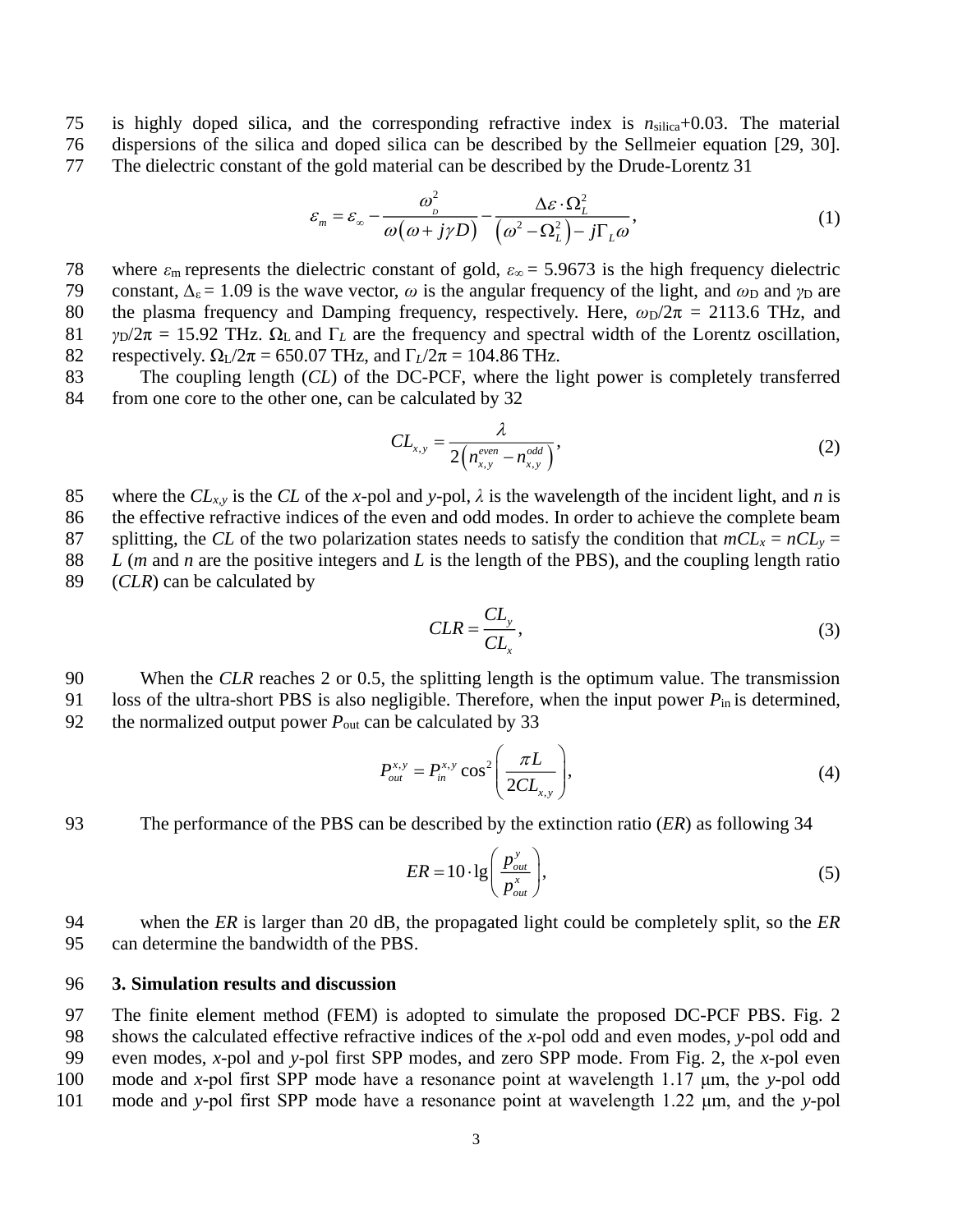even mode and zero SPP mode have a resonance point at wavelength 1.3 μm, while there is no resonance point between the *x*-pol odd mode and SPP mode. According to the coupling mode theory [35,](#page-11-12) the *x*-pol even, *y*-pol odd, and *y*-pol even modes are completely coupled with the *x*-pol first SPP, *y*-pol first SPP, and zero SPP modes, respectively. In order to further verify the above conclusions, the mode field distributions of the *x*-pol and *y*-pol even and odd modes at wavelengths 1.05 μm and 1.55 μm are shown in Figs. 3(a) and 3(b), respectively. From Fig. 3(a), the mode field energies of the *x*-pol and *y*-pol odd and even modes do not occur to change at wavelength 1.05 μm, which indicate that before wavelength 1.05 μm, there are no mode coupling between the considered modes and SPP modes. From Fig. 3(b), the mode field energy of the *x*- pol odd mode does not occur to change, and the mode field energies of the *x*-pol even, *y*-pol odd, and *y*-pol even modes occur to transfer. It indicates that the *x*-pol even, *y*-pol odd, and *y*-pol even modes occur to couple with the *x*-pol first SPP mode, *y*-pol first SPP mode, and zero SPP mode, respectively, after 1.55 μm. Because the coupling strengths based on the SPR effect for different modes are different, the effective refractive index differences between the *x*-pol and *y*-pol modes are increased, and the DC-PCF PBS could be achieved due to the enhanced birefringence.



 **Fig. 2.** The effective refractive indices of the *x*-pol odd and even modes, *y*-pol odd and even modes, *x*-pol and *y*-pol first SPP modes, and zero SPP mode calculated as functions of wavelength.



 **Fig. 3.** The mode field distributions of the *x*-pol odd mode, *x*-pol even mode, *y*-pol odd mode, and *y-*pol even mode calculated at wavelengths (a)  $1.05 \mu m$  and (b)  $1.55 \mu m$ .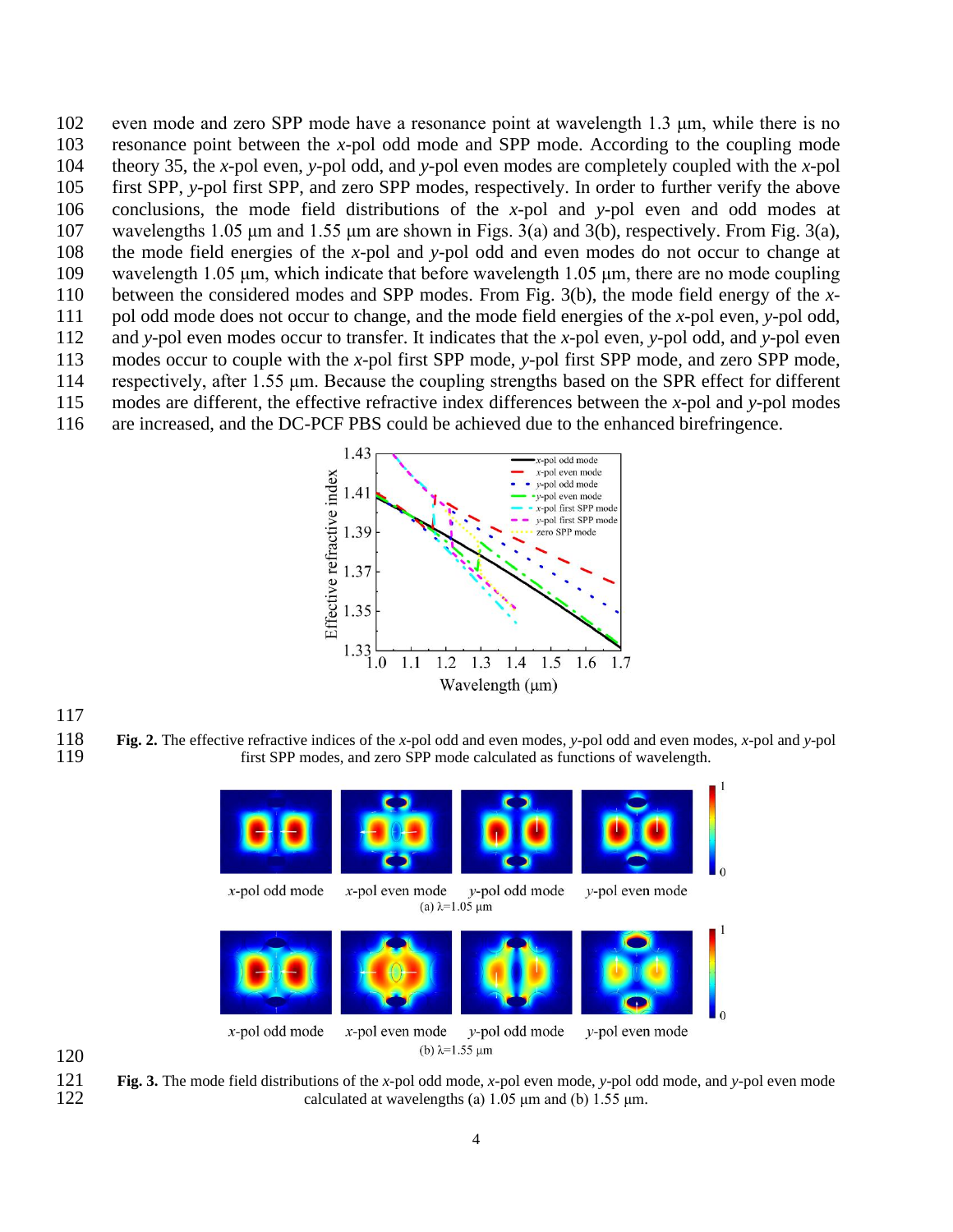123 In the following, the structure parameters, including *d*,  $\Lambda_1$ ,  $\Lambda_2$ ,  $d_{x1}$ ,  $d_{y1}$ ,  $d_{y2}$ ,  $d_{x2}$ ,  $d_{x3}$ , and  $d_{y3}$ , are, respectively, adjusted at wavelength 1.55 μm to optimize the performance of the DC-PCF PBS. The relationships between the *CLx*, *CLy*, and *CLR* and *d* are shown in Fig. 4. When *d* changes from 0.95 to 1.05 μm, the effective refractive indices of the *x*-pol odd and even modes decrease, but the decrease amplitude of the *x*-pol even mode is larger than that of the *x*-pol odd mode. Meanwhile, the effective refractive indices of the *y*-pol odd and even modes also decrease, but the decrease amplitude of the *y*-pol even mode is larger than that of the *y*-pol odd mode. Thus,

- 130 the effective refractive index differences between the *x*-pol odd and even modes and *y*-pol odd
- 131 and even modes become smaller. As shown in Fig. 4, the  $CL<sub>x</sub>$  increases from 28 to 33  $\mu$ m, and
- 132 the *CL<sup>y</sup>* decreases from 92 to 52 μm. It can be deduced from Eq. (3) that the *CLR* decreasesfrom 133 3.2 to 1.5 μm. When *d*=1 μm, the *CLR*=2.048, which is very close to the ideal value of 2.
	- 100  $\frac{CL_y}{CL_R}$ Coupling Length (µm) Coupling Length Ratio  $-3.0$ 80  $2.5$ 60 40  $2.0$  $\sum_{1.050}^{1.5}$  $^{20}_{0.950}$ 1.025 0.975 1.000  $d \, (\mu m)$

134

135 **Fig. 4.** The relationships between the *CLx*, *CLy*, and *CLR* and *d*.

 When *Λ*<sup>1</sup> changes from 1.05 to 1.15 μm, the effective refractive indices of the *x*-pol odd and even modes increase, and the increase amplitude of the *x*-pol even mode is approximately equal to that of the *x*-pol odd mode. Although the effective refractive indices of the *y*-pol odd and even modes also increase, the increase amplitude of the *y*-pol even mode is larger than that of the *y*- pol odd mode. Thus, the effective refractive index difference between the *x*-pol odd and even modes remains almost unchanged, while the effective refractive index difference between the *y*-142 pol odd and even modes becomes smaller. As shown in Fig. 5(a), the  $CL<sub>x</sub>$  is stabilized at 30  $\mu$ m, and the *CL<sup>y</sup>* increases from 43 to 120 μm. According to Eq. (3), the *CLR* increases from 1.4 to 144 3.8 μm. When  $Λ_1$ =1.11 μm, the *CLR* is very close to 2. From Fig. 5(b), when  $Λ_2$  changes from 1.4 to 1.7 μm, the *CL<sup>x</sup>* increases from 29 to 33 μm, the *CL<sup>y</sup>* increases from 52 to 109 μm, and the 146 corresponding *CLR* increases from 1.79 to 3.2. When  $Λ_2$ =1.6 μm, the *CLR* is very close to 2.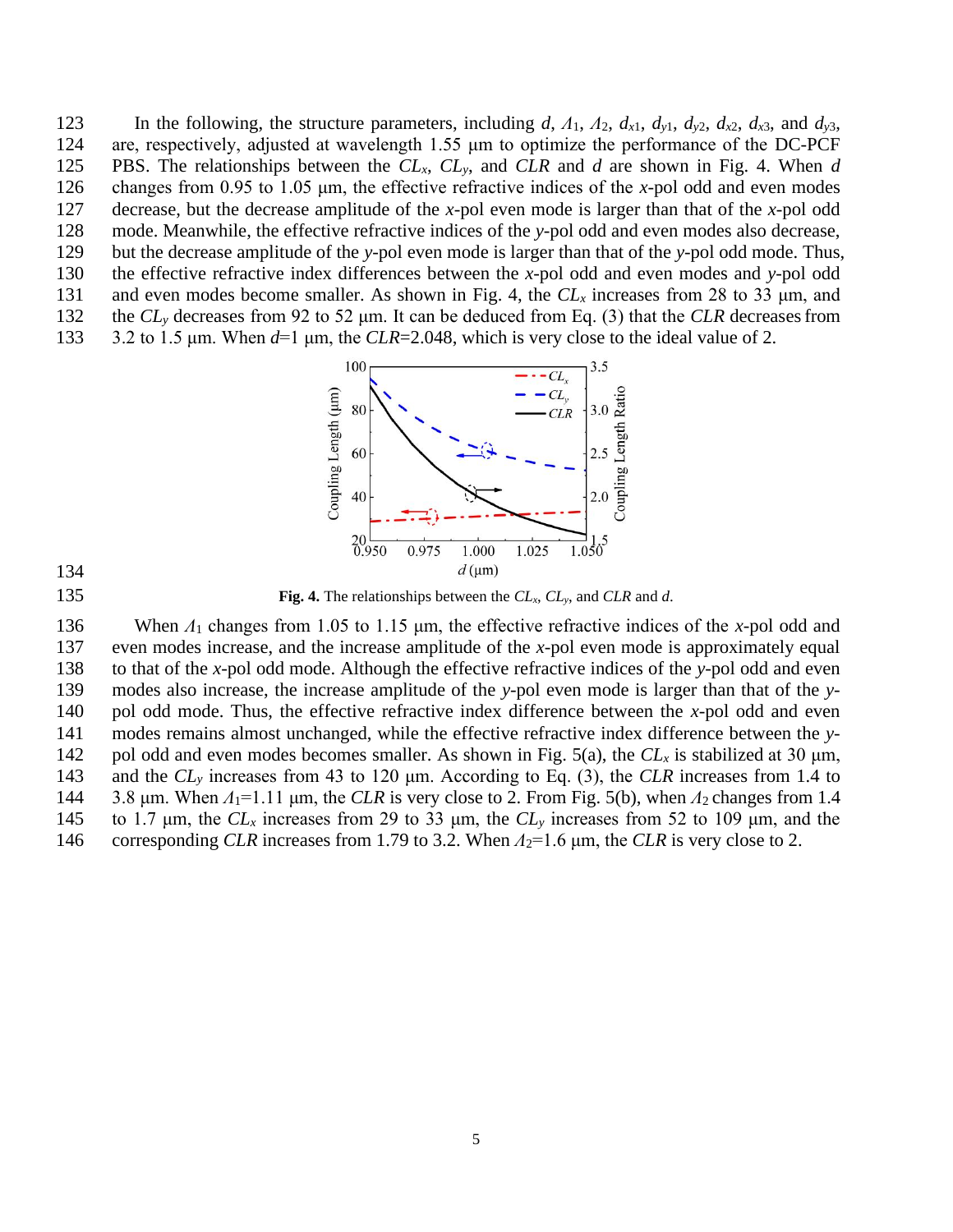

150 **Fig. 6.** The relationships between the  $CL_x$ ,  $CL_y$ , and  $CLR$  and (a)  $d_{x1}$  and (b)  $d_{y1}$ .

151 The influences of the elliptical hole sizes are shown in Figs.  $6(a)$  and  $6(b)$ . When  $d_{x1}$  changes from 0.4 to 0.8 μm, the effective refractive indices of the *x*-pol odd and even modes decrease, but the decrease amplitude of the *x*-even mode is larger than that of the *x*-odd mode. Although the effective refractive index of the *y*-pol odd mode remains almost unchanged, the effective refractive index of the *y*-pol even mode gradually decreases. Thus, the effective refractive index difference between the *x*-pol odd and even modes becomes smaller, and the effective refractive index difference between the *y*-pol odd and even modes becomes larger. As shown in Fig. 6(a), the *CL<sup>x</sup>* increases from 29 to 33 μm, the *CL<sup>y</sup>* decreases from 67 to 56 μm, and the corresponding *CLR* decreases from 2.2 to 1.6. When  $d_{x1} = 0.5 \mu m$ , the *CLR* is very close to 2. When  $d_{y1}$  increases from 0.6 to 1.2, the effective refractive index difference of the *x*-pol odd and even modes becomes smaller, and the effective refractive index difference between the *y*-pol odd and even modes also becomes larger. As shown in Fig. 6(b), the *CL<sup>x</sup>* increases from 25 to 34 μm, the *CL<sup>y</sup>* decreases from 68 to 62 μm, and the corresponding *CLR* decreases from 2.7 to 1.8. When *dy*1=1 μm, the *CLR* is very close to 2.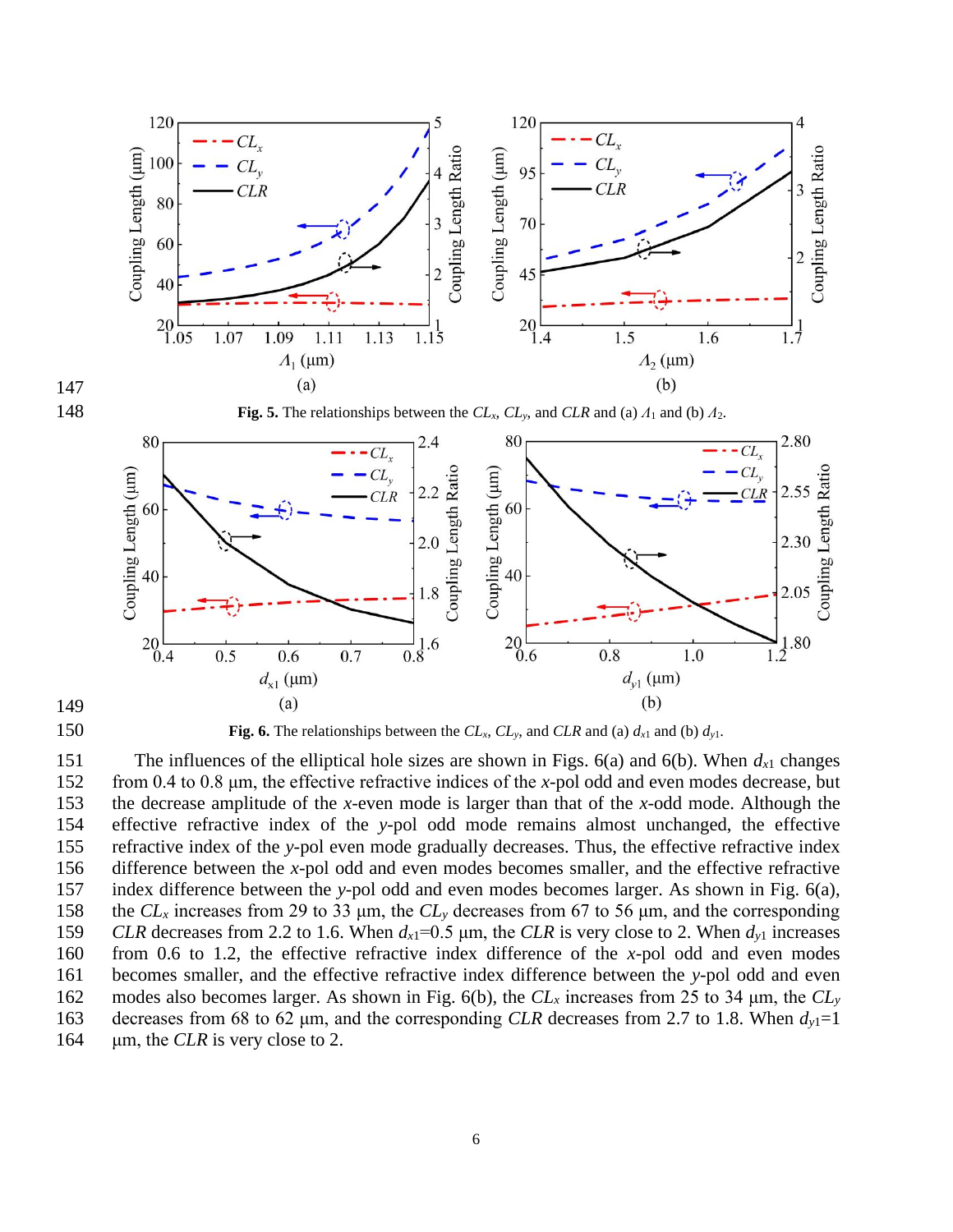



166 **Fig. 7.** The relationships between the  $CL_x CL_y$ , and  $CLR$  and (a)  $d_{x2}$  and (b)  $d_{y2}$ .

 The influences of the elliptical gold wires are shown in Figs. 7(a) and 7(b). When *dx*<sup>2</sup> changes from 0.9 to 1.1 μm, the effective refractive index of the *x*-pol odd mode remains almost unchanged, but the effective refractive index of the *x*-pol even mode gradually decreases. Although the effective refractive indices of the *y*-pol odd and *y*-pol even modes decrease, the decrease amplitude of the *y*-pol even mode is larger than that of the *y*-pol odd mode. Thus, the effective refractive index difference between the *x*-pol odd and *x*-pol even modes becomes smaller, and the effective refractive index difference between the *y*-pol odd and *y*-pol even modes becomes larger. As shown in Fig. 7(a), the *CL<sup>x</sup>* increases from 28 to 34 μm, the *CL<sup>y</sup>* 175 decreases from 118 to 42  $\mu$ m, and the corresponding *CLR* decreases from 4.2 to 1.2. When  $d_{x2}=1$  μm, the *CLR*=2. When *dy*<sup>2</sup> increases from 0.45 to 0.6, the effective refractive index difference between the *x*-pol odd and *x*-pol even modes remains almost unchanged, and the effective refractive index difference between the *y*-pol odd and *y*-pol even modes becomes larger. As shown in Fig. 7(b), the *CL<sup>x</sup>* is stabilized s at 30 μm, the *CL<sup>y</sup>* decreases from 131 to 42 μm, and 180 the corresponding *CLR* decreases from 4.2 to 1.38. When  $d<sub>v2</sub>=0.5$  µm, the *CLR* is very close to 2.





182 **Fig. 8.** The relationships between the  $CL<sub>x</sub> CL<sub>y</sub>$ , and  $CL<sub>R</sub>$  and (a)  $d_{x3}$  and (b)  $d_{y3}$ .

 The influences of the large elliptical air hole along the horizontal axis are shown in Figs. 8(a) and 8(b). When *dx*<sup>3</sup> changes from 0.8 to 1.1 μm, the effective refractive index of the *x*-pol odd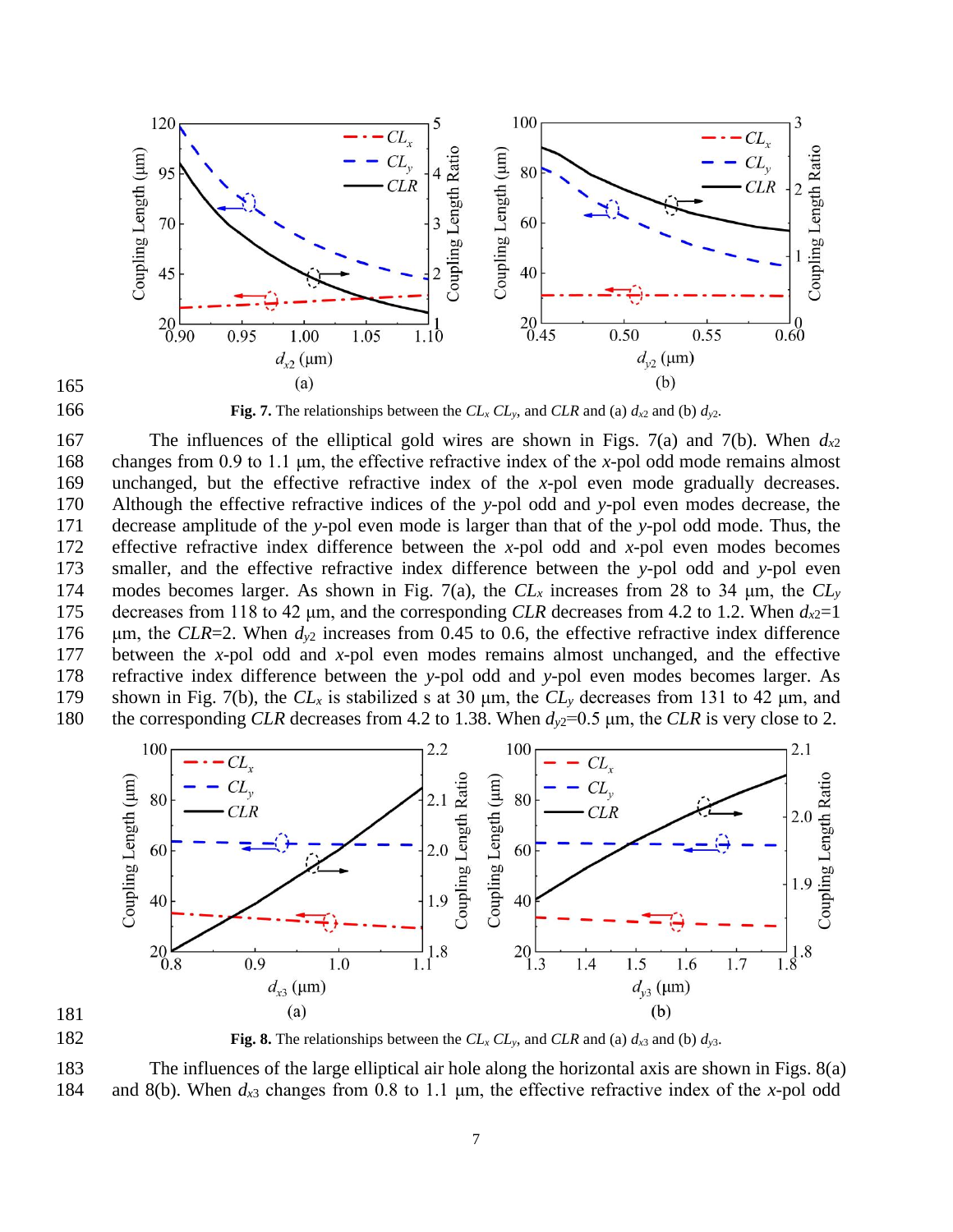mode decreases slightly, and the effective refractive index of the *x*-pol even mode remains almost unchanged. Meanwhile, the effective refractive indices of the *y*-pol odd and *y*-pol even modes remain almost unchanged. Thus, the effective refractive index difference between the *x*- pol odd and *x*-pol even modes becomes larger, and the effective refractive index differences between the *y*-pol odd and *y*-pol even modes changes slightly. From Fig. 8(a), as the *CL<sup>x</sup>* decreases, the *CL<sup>y</sup>* is almost constant, and the corresponding *CLR* increases. As *dy*<sup>3</sup> increases from 1.3 to 1.8, the effective refractive indices of the *x*-pol odd and *x*-pol even modes and *y*-pol odd and *y*-pol even modes decrease, and the decrease amplitudes of the *x*-pol odd and *y*-pol odd modes are approximately equal to those of the *x*-pol even and *y*-pol even modes. It can be seen from Fig. 8(b) that the *CL<sup>x</sup>* and *CL<sup>y</sup>* are almost constant, but the corresponding *CLR* increases.

 As shown in Fig. 9(a), when the gold wire is not filled in the two elliptical air holes, the *CLR* can only maintain at 1.1 in the wavelength range from 1.4 to 1.7 μm. At this time, it is difficult to completely split the polarized light between the two cores. As shown in Fig. 9(b), when the two elliptical air holes are filled with the gold wires, the *CLR* decreases from 2.21 to 1.98 in the considered wavelength range, and reaches 2 at wavelength 1.55 μm. Therefore, the gold wire plays an important role in achieving the PBS.





**Fig. 9.** The relationships between the *CL* and *CLR* and wavelength, (a) without gold wires, and (b) with gold wires.

 In summary, the optimized structure parameters of the DC-PCF PBS are chosen as following: *Λ*1=1.11 μm, *Λ*2=1.5 μm, *d*=1 μm, *dx*1=0.5 μm, *dy*1=1 μm, *dx*2=1 μm, *dy*2=0.5 μm, *dx*3=1 206 μm, and  $d_{y3}=1.6$  μm. Fig. 10(a) shows the relationship between  $P_{out}$  of *x*-pol and *y*-pol and 207 propagation distance. As shown in Fig.  $10(a)$ , when the light at wavelength 1.55  $\mu$ m enters the core A, *P*out of the *x*-pol and *y*-pol will periodically change with the propagation distance. When the propagation distance is 62.5 μm, *P*out of the *x-*pol reaches the maximum value, and *P*out of the *y-*pol is close to 0. At this time, the two polarization states can be completely separated. For the core B, the case is exactly opposite. Due to the ohmic loss of metal, the maximum value of the normalized power will decrease with the propagation distance [36.](#page-11-13) Thus, the optimal DC-PCF PBS length is 62.5 μm. Fig. 10(b) shows the relationship between the *ER* and wavelength when the DC-PCF PBS length is 62.5 μm. It can be seen from Fig. 10(b) that the *ER* reaches the maximum value of -71 dB at wavelength 1.55 μm, and is less than -20 dB in the wavelength range of 1.5 to 1.61 μm. The bandwidth of the DC-PCF PBS is 110 nm, covering the whole C band.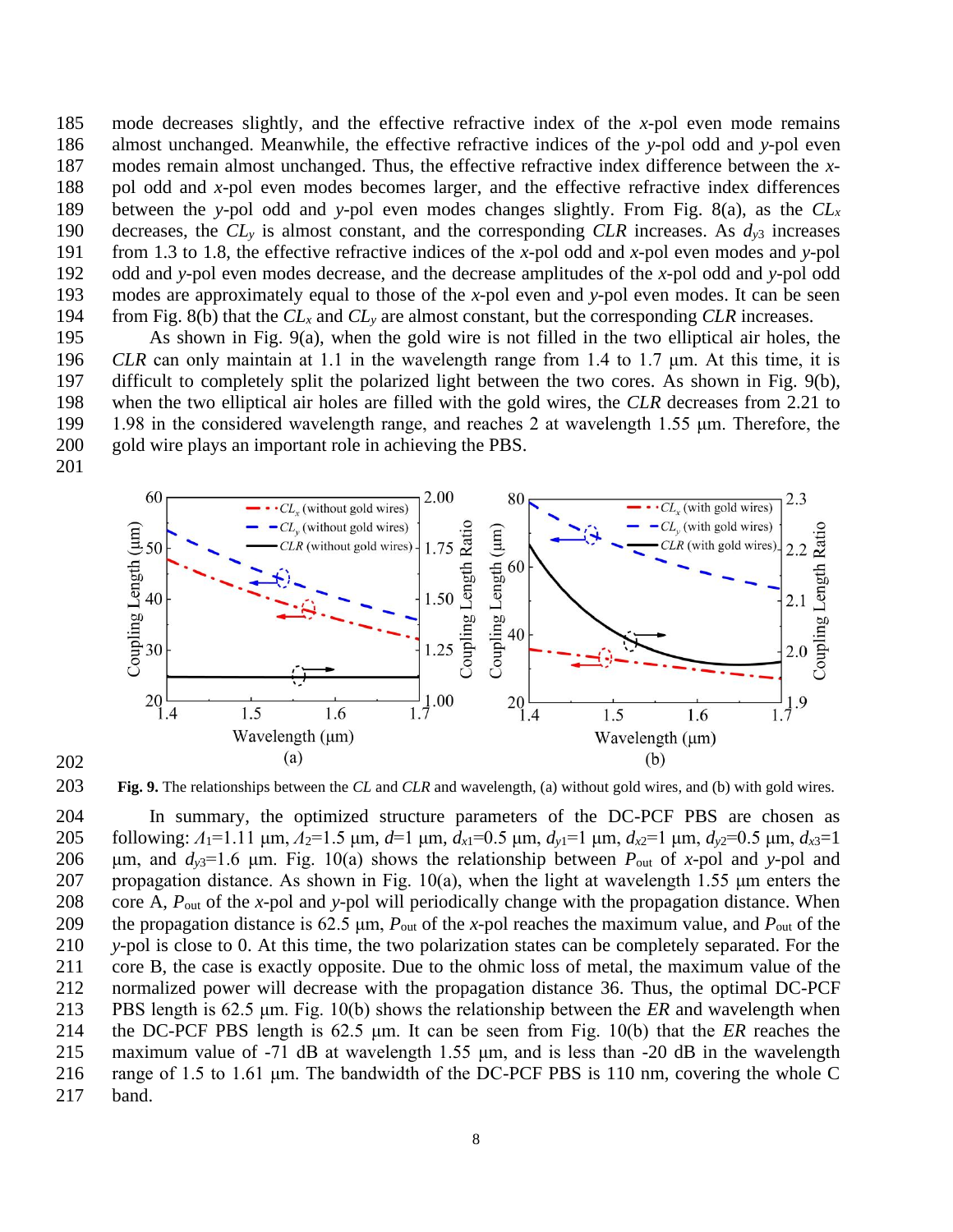

**Fig. 10.** (a) The relationship between  $P_{out}$  of the *x*-pol and *y*-pol and propagation distance, and (b) the relationship between the *ER* and wavelength. between the *ER* and wavelength.

218

Table 1. The comparisons between other proposed PCF PBSs and this work.

| Reference                                                                                 | PBS length                                                                                               | Bandwidth                                                                                                          | <i>ER</i> at 1550 nm                                                                    |
|-------------------------------------------------------------------------------------------|----------------------------------------------------------------------------------------------------------|--------------------------------------------------------------------------------------------------------------------|-----------------------------------------------------------------------------------------|
| 22<br>23<br>25<br>26<br><b>Error! Reference</b><br>source not found.<br>[42]<br>This work | 1.890 mm<br>$0.175$ mm<br>$1.0 \text{ mm}$<br>1.746 mm<br>$830 \mu m$<br>$254.6 \,\mu m$<br>$62.5 \mu m$ | $9 \text{ nm}$<br>$250 \text{ nm}$<br>$280$ nm<br>$47 \text{ nm}$<br>$20 \text{ nm}$<br>560 nm<br>$110 \text{ nm}$ | $-83.2$ dB<br>$-80.7$ dB<br>$-83.6$ dB<br>$-60$ dB<br>$-60$ dB<br>$-111$ dB<br>$-71$ dB |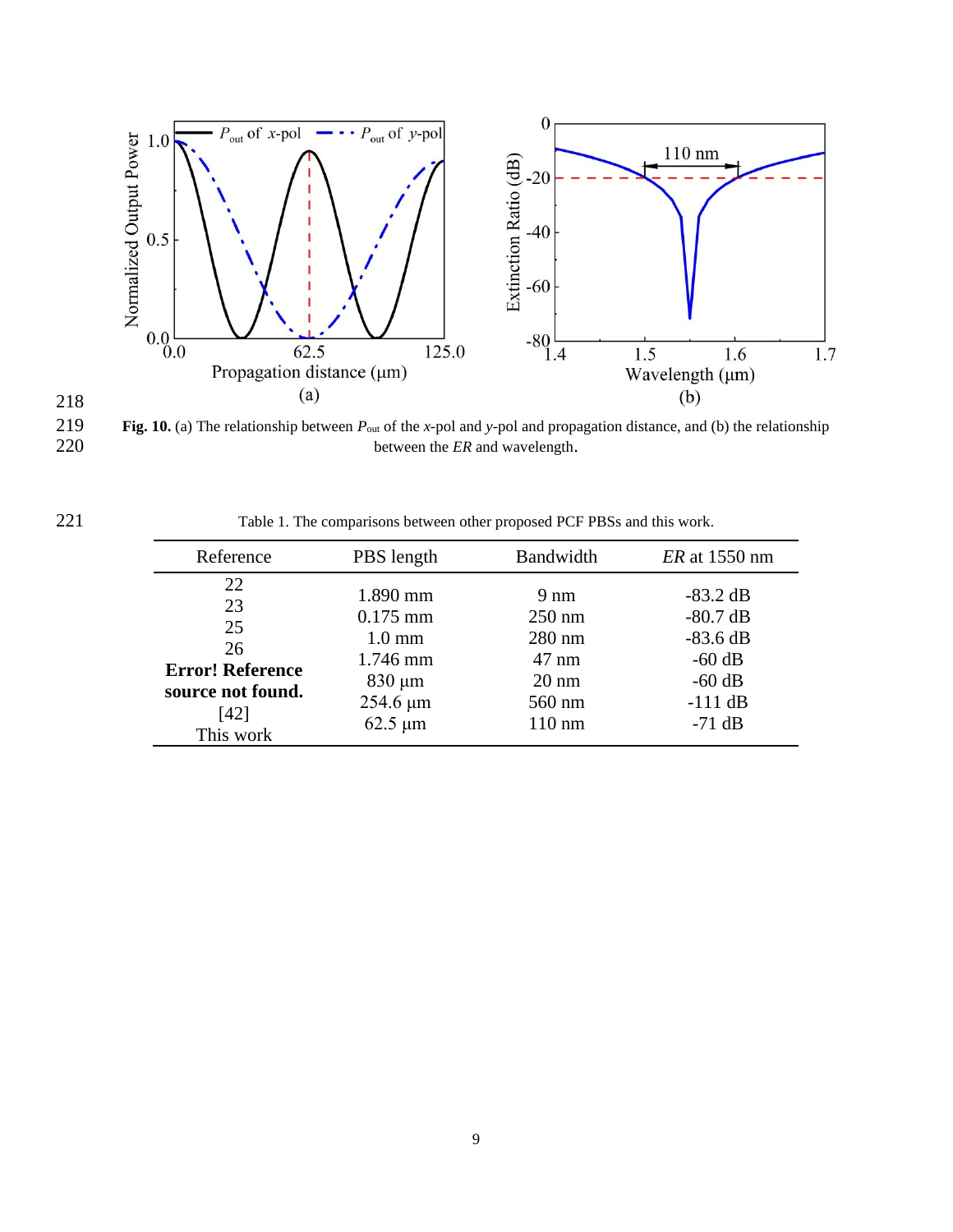

**Fig. 11.** The relationships between the *ER* and wavelength under  $\pm 1\%$  error of (a) *d*, (b)  $d_{x1}$ ,  $d_{y1}$  (c)  $d_{x2}$ ,  $d_{y2}$ , and (d)  $d_{x3}$ ,  $d_{y3}$ . 224  $d_{x3}, d_{y3}$ 

 Table 1 shows the comparisons between other proposed PCF PBSs and this work [37-42]. It can be concluded from Table 1 that although the bandwidths of the PBSs proposed in Refs [38, 39, 42] are slightly wider than that of this work, the DC-PCF PBS proposed in this work has the shortest length. This is more conducive to the development of photonic integration. Moreover, the bandwidth and *ER* are also good. Finally, we will consider the fabrication tolerance of the proposed DC-PCF PBS. We investigated the dependence of the *ER* on each structure parameter under the fabrication tolerance of 1%. As shown in Fig. 11(a), when *d* is reduced or increased by 1%, the bandwidth is red-shifted to 1.54 - 1.64 μm or blue-shifted to 1.46 - 1.56 μm. The DC-233 PCF PBS can still work well. As shown in Figs. 11(b) and 11(d), when  $d_{x1}$  and  $d_{y1}$ , and  $d_{x3}$  and *dy*<sup>3</sup> are reduced or increased by 1%, only the *ER* at wavelength 1.55 μm is changed, and the 235 bandwidth of the proposed DC-PCF PBS does not change. As shown in Fig. 11(c). when  $d_{x2}$  and  $d_{v2}$  are reduced by 1%, the bandwidth is blue-shifted to 1.53 - 1.65  $\mu$ m and 1.51 - 1.63  $\mu$ m, 237 respectively. When  $d_{x2}$  and  $d_{y2}$  are increased by 1%, the bandwidth is red-shifted to 1.43- 1.57 μm and 1.41- 1.57 μm, respectively. Therefore, the proposed DC-PCF PBS has good fabrication tolerance.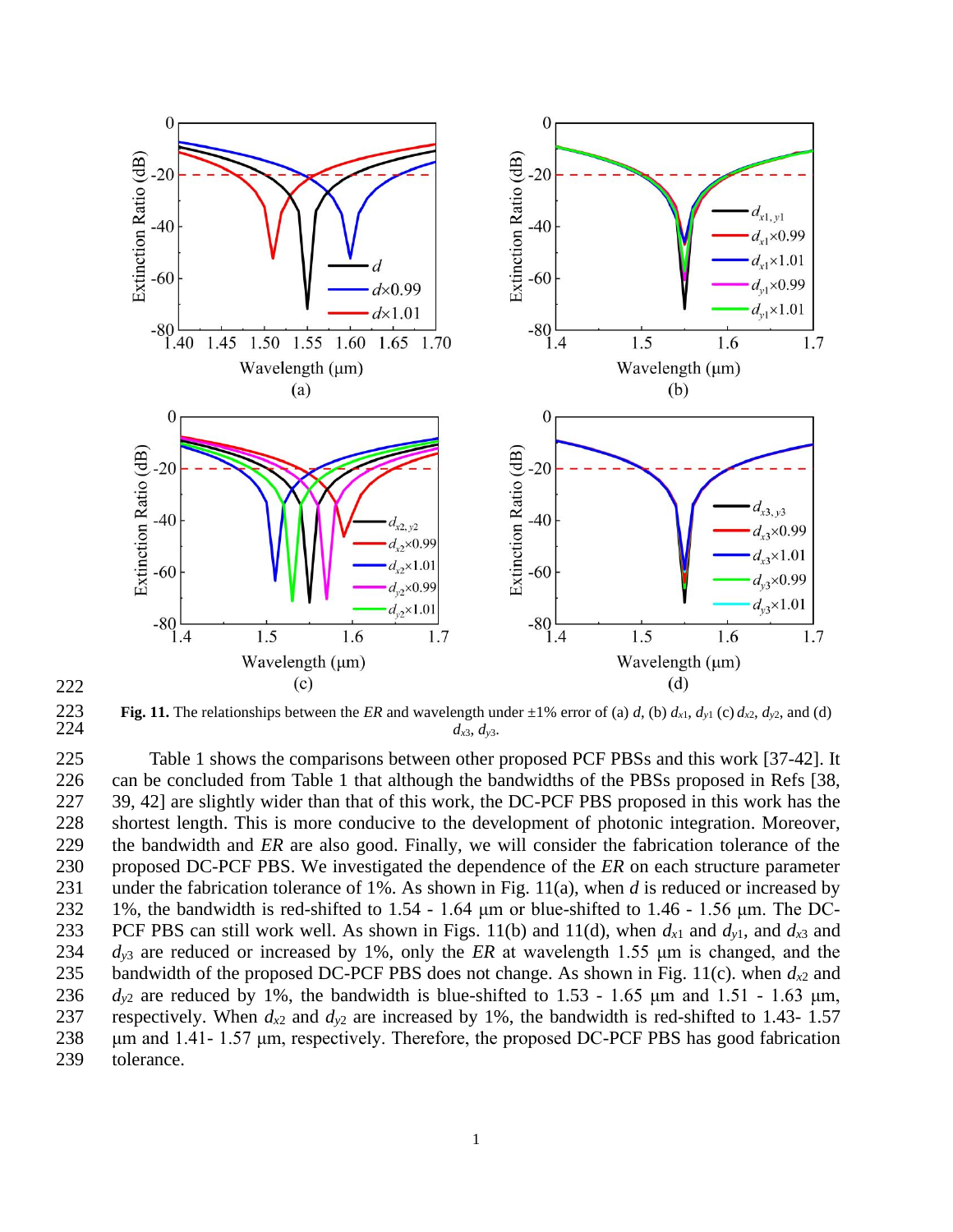#### **4. Conclusion**

- In conclusion, we design an ultra-short DC-PCF PBS based on the SPR effect. The performance
- of the proposed DC-PCF PBS is optimized through adjusting structure parameters. The *CLR* at
- wavelength 1.55 μm is very close to 2. The optimized DC-PCF PBS length is 62.5 μm, the *ER* at
- wavelength 1.55 μm is -68.76 dB, and the bandwidth is 110 nm (1.5 1.61 μm), which can cover
- the whole C band. The proposed DC-PCF PBS has ultra-short length, large bandwidth, and high
- *ER*, and can find important application in the micro-optical system.

### **Disclosures**

The authors declare no conflicts of interest.

#### **Acknowledgement**

This work is supported by National Key Research and Development Project of China

(2019YFB2204001).

#### **References**

- <span id="page-10-0"></span> 1.W. L. Lu, S. Q. Lou, X. Wang, et al. "Ultrabroadband polarization splitter based on three-core photonic crystal fibers," *Appl. Opt.* **52**(3), 449-455 (2013).
- <span id="page-10-1"></span> 2.A. N. Miliou, R. Srivastava, R. V. Ramaswamy. "A 1.3-μm directional coupler polarization splitter by ion exchange," *J. Lightw. Technol.* **11**(2), 220-225 (1993).
- 3.G. D. Peng, T. Tjugiarto, P. L. Chu. "Polarisation beam splitting using twin-elliptic-core optical fibres," *Electron. Lett.* **26**(10), 682-683 (1990).
- 4.C. W. Wu, T. L. Wu, H. C. Chang. "A novel fabrication method for all-fiber, weakly fused, polarization beamsplitters," *IEEE Photon. Technol. Lett.* **7**(7), 786-788 (1995).
- <span id="page-10-2"></span> 5.T. A. Birks, J. C. Knight, P. S. J. Russell. "Endlessly single-mode photonic crystal fiber," *Opt. Lett.* **22**(13), 961-963 (1997).
- <span id="page-10-3"></span> 6.J. C. Knight, T. A. Birks, R. F. Cregan, et al. "Large mode area photonic crystal fibre," *Electron. Lett.* **34**(13), 1347-1348 (1998).
- <span id="page-10-4"></span> 7.A. Ortigosa-Blanch, J. C. Knight, W. J. Wadsworth, et al. "Highly birefringent photonic crystal fibers," *Opt. Lett.* **25**(18), 1325-1327 (2000).
- 8.M. J. Steel, R. M. Osgood. "Polarization and dispersive properties of elliptical-hole photonic crystal fibers," *J. Lightw. Technol.* **19**(4), 495 (2001).
- 9.T. P. Hansen, J. Broeng, S. E. B. Libori, et al. "Highly birefringent index-guiding photonic crystal fibers," *IEEE Photon. Technol. Lett.* **13**(6), 588-590 (2001).
- <span id="page-10-5"></span> 10.Q. Liu, S. G. Li, Z. K. Fan, et al. "Numerical analysis of ultrabroadband polarization splitter based on gold-filled dual-core photonic crystal fiber," *Opt. Commun.* **334**, 46-50 (2015).
- <span id="page-10-6"></span> 11.S. Kim, C. S. Kee. "Dispersion properties of dual-core photonic-quasicrystal fiber," *Opt. Express* 274 **17**(18), 15885-15890 (2009).<br>275 12.X. Li, Z. Xu, W. Ling. et
- <span id="page-10-7"></span> 12.X. Li, Z. Xu, W. Ling, et al. "Design of highly nonlinear photonic crystal fibers with flattened chromatic dispersion," *Appl. Opt.* **53**(29), 6682-6687 (2014).
- 13.L. Zhang, C. Yang. "Polarization splitter based on photonic crystal fibers," *Opt. Express* **11**(9), 1015- 1020 (2003).
- 14.M. F. O. Hameed, S. S. A. Obayya. "Polarization splitter based on soft glass nematic liquid crystal photonic crystal fiber," *IEEE Photon. J.* **1**(6), 265-276 (2009).
- 15.M. Y. Chen, B. Sun, Y. K. Zhang, et al. "Design of broadband polarization splitter based on partial coupling in square-lattice photonic-crystal fiber," *Appl. Opt.* **49**(16), 3042-3048 (2010).
- 16.L. Jiang, Y. Zheng, L. Hou, et al. "An ultrabraoadband polarization splitter based on square-lattice dual-core photonic crystal fiber with a gold wires," *Opt. Commun.* **351,** 50-56 (2015).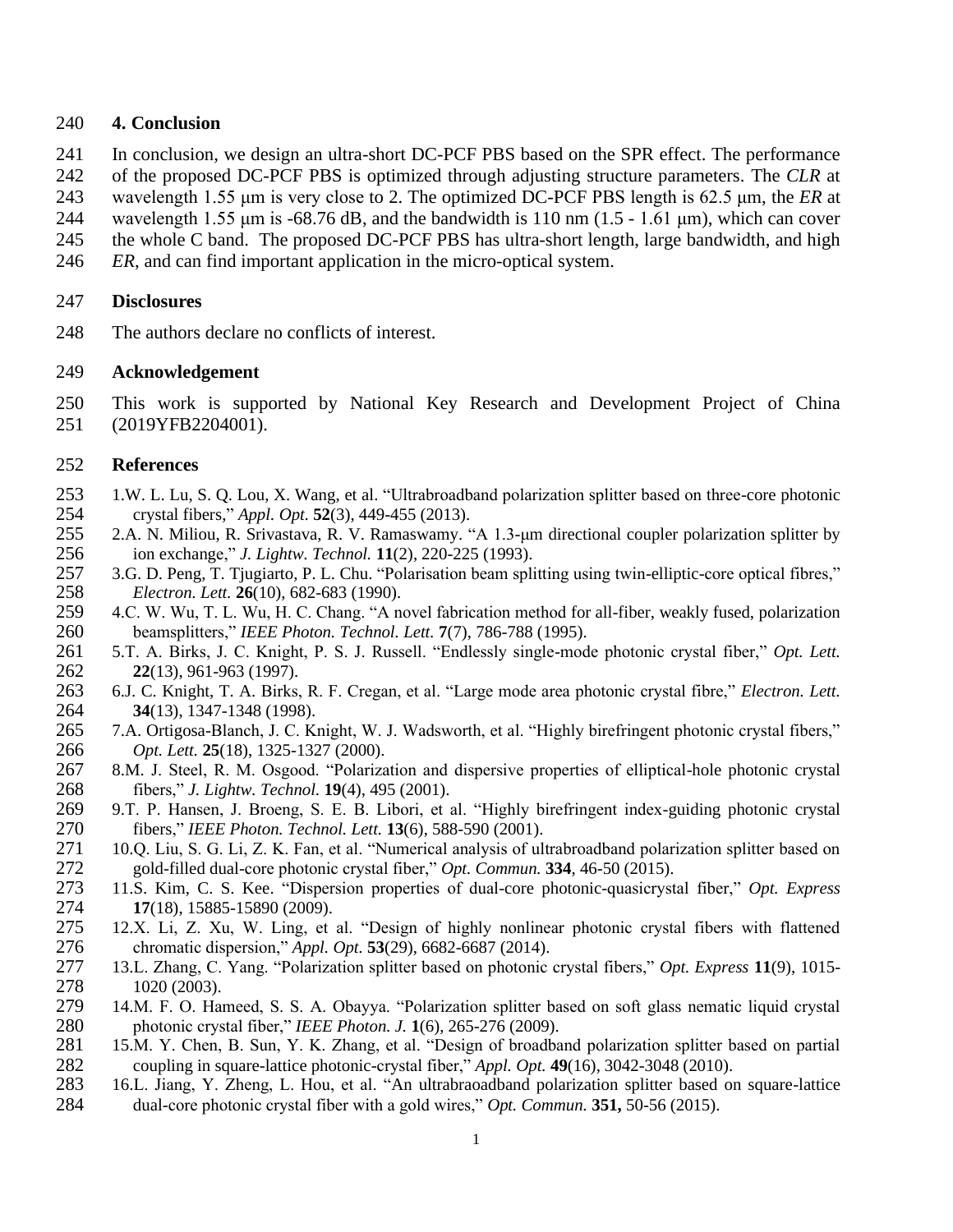- 17.C. Dou, X. Jing, S. Li, et al. "A compact and low-loss polarization splitter based on dual-core photonic crystal fiber," *Opt. Quant. Electron.* **50**(6), 255 (2018).
- 18.X. Wang, S. Li, H. Chen, et al. "Polarization splitter based on dual-core photonic crystal fiber with octagonal lattice," *Opt. Quant. Electron.* **48**(4), 271 (2016).
- <span id="page-11-0"></span> 19.N. Florous, K. Saitoh, M. Koshiba. "A novel approach for designing photonic crystal fiber splitters 290 with polarization-independent propagation characteristics," *Opt. Express* 13(19), 7365-7373 (2005).<br>291 20.D. Rajeswari, A. S. Raja, S. Selvendran. "Design and analysis of polarization splitter based on du
- 20.D. Rajeswari, A. S. Raja, S. Selvendran. "Design and analysis of polarization splitter based on dual-core photonic crystal fiber," *Optik.* **144**, 15-21 (2017).
- 21.F. He, W. Shi, Z. Hui, et al. A dual-core PCF polarization splitter with five elliptical air holes based on 294 tellurite glass," *Opt. Quant. Electron.* **49**(11), 363 (2017).<br>295 22.Z. Xu, X. Li, W. Ling, et al. "Design of short polarization
- <span id="page-11-1"></span>22.Z. Xu, X. Li, W. Ling, et al. "Design of short polarization splitter based on dual-core photonic crystal fiber with ultra-high extinction ratio," *Opt. Commun.* **354**, 314-320 (2015).
- <span id="page-11-2"></span>297 23.E. L. Wang, H. M. Jiang, K. Xie, et al. "Polarization splitter based on dual core liquid crystal-filled<br>298 holey fiber," J. Appl. Phys. 120(11), 114501 (2016). holey fiber," *J. Appl. Phys.* **120**(11), 114501 (2016).
- <span id="page-11-3"></span> 24.H. Wang, X. Yan, S. Li, et al. "Tunable surface plasmon resonance polarization beam splitter based on dual-core photonic crystal fiber with magnetic fluid," *Opt. Quant. Electron.* **49**(11), 368 (2017).
- <span id="page-11-4"></span> 25.J. S. Wang, L. Pei, S. J. Weng, et al. "Ultrashort polarization beam splitter based on liquid-filled dual-core photonic crystal fiber," *Appl. Opt.* **57**(14), 3847-3852 (2018).
- <span id="page-11-5"></span> 26.Q. Xu, W. L. Luo, K. Li, et al. "Design of polarization splitter via liquid and Ti infiltrated photonic crystal fiber," *Crystals* **9**(2), 103 (2019).
- <span id="page-11-6"></span> 27.Y. W. Qu, J. H. Yuan, X. Zhou, et al. "Surface plasmon resonance-based silicon dual-core photonic crystal fiber polarization beam splitter at the mid-infrared spectral region," *J. Opt. Soc. Am. B* **37**(8), 2221-2230 (2020).
- <span id="page-11-7"></span> 28.Q. Liu, L. Xing, Z. X. Wu, et al. "High-sensitivity photonic crystal fiber force sensor based on Sagnac interferometer for weighing," Opt. Laser Technol. **123**, 105939 (2020).
- 29.I. H. Malitson, "Interspecimen comparison of the refractive index of fused silica," *J. Opt. Soc. Am. A* **55**(10), 1205-1209 (1965).
- 30.J. W. Fleming, "Dispersion in GeO2 -SiO2 glasses," *Appl. Opt.* **23**(24), 4486-4493 (1986).
- <span id="page-11-8"></span> 31.A. Vial, A. S. Grimault, Macías D, et al. "Improved analytical fit of gold dispersion: Application to the modeling of extinction spectra with a finite-difference time-domain method," *Phys. Rev. B* **71**(8), 085416 (2005).
- <span id="page-11-9"></span> 32.K. Saitoh, Y. Sato, M. Koshiba, "Coupling characteristics of dual-core photonic crystal fiber couplers," *Opt. Express* **11**(24), 3188-3195 (2003).
- <span id="page-11-10"></span> 33.M. Eisenmann, E. Weidel, "Single-mode fused biconical coupler optimized for polarization beamsplitting," *J. Lightw. Technol.* **9**(7), 853-858 (1991).
- <span id="page-11-11"></span>320 34.N. Florous, K Saitoh, M. Koshiba, "A novel approach for designing photonic crystal fiber splitters<br>321 with polarization-independent propagation characteristics," Opt. Express 13(19), 7365-7373 (2005). 321 with polarization-independent propagation characteristics," *Opt. Express* **13**(19), 7365-7373 (2005).<br>322 35.Z. H. Zhang, Y. F. Shi, B. M. Bian, et al. "Dependence of leaky mode coupling on loss in photon
- <span id="page-11-12"></span> 35.Z. H. Zhang, Y. F. Shi, B. M. Bian, et al. "Dependence of leaky mode coupling on loss in photonic crystal fiber with hybrid cladding," *Opt. Express* **16**(3), 1915-1922 (2008).
- <span id="page-11-13"></span> 36.A. Khaleque, E. G. Mironov, H. T. Hattori, "Analysis of the properties of a dual-core plasmonic photonic crystal fiber polarization splitter," *Appl. Phys. B* **121**(4), 523-532 (2015).
- 37.N. Gómez-Cardona, C. Jiménez-Durango, J. Usuga-Restrepo, et al. "Thermo-optically tunable 327 polarization beam splitter based on selectively gold-filled dual-core photonic crystal fiber with<br>328 integrated electrodes," *Opt. Quant. Electronics*. 53(2), 1-15 (2021). integrated electrodes," *Opt. Quant. Electronics.* **53**(2), 1-15 (2021).
- 38.L. Chen, W. Zhang, Z. Zhang, et al. "Design for a single-polarization photonic crystal fiber wavelength splitter based on hybrid-surface plasmon resonance," *IEEE Photon J.* **6**(4), 1-9 (2014).
- 39.N. Chen, X. Zhang, X. Lu, et al. "Numerical investigation of a short polarization beam splitter based on dual-core photonic crystal fiber with As2S3 layer," *Micromachines.* **11**(7), 706 (2020).
- 40.Z. K. Fan, S. G. Li, Y. Q. Fan, et al. "Designing analysis of the polarization beam splitter in two communication bands based on a gold-filled dual-core photonic crystal fiber," *Chin. Phys. B.* **23**(9), 094212 (2014).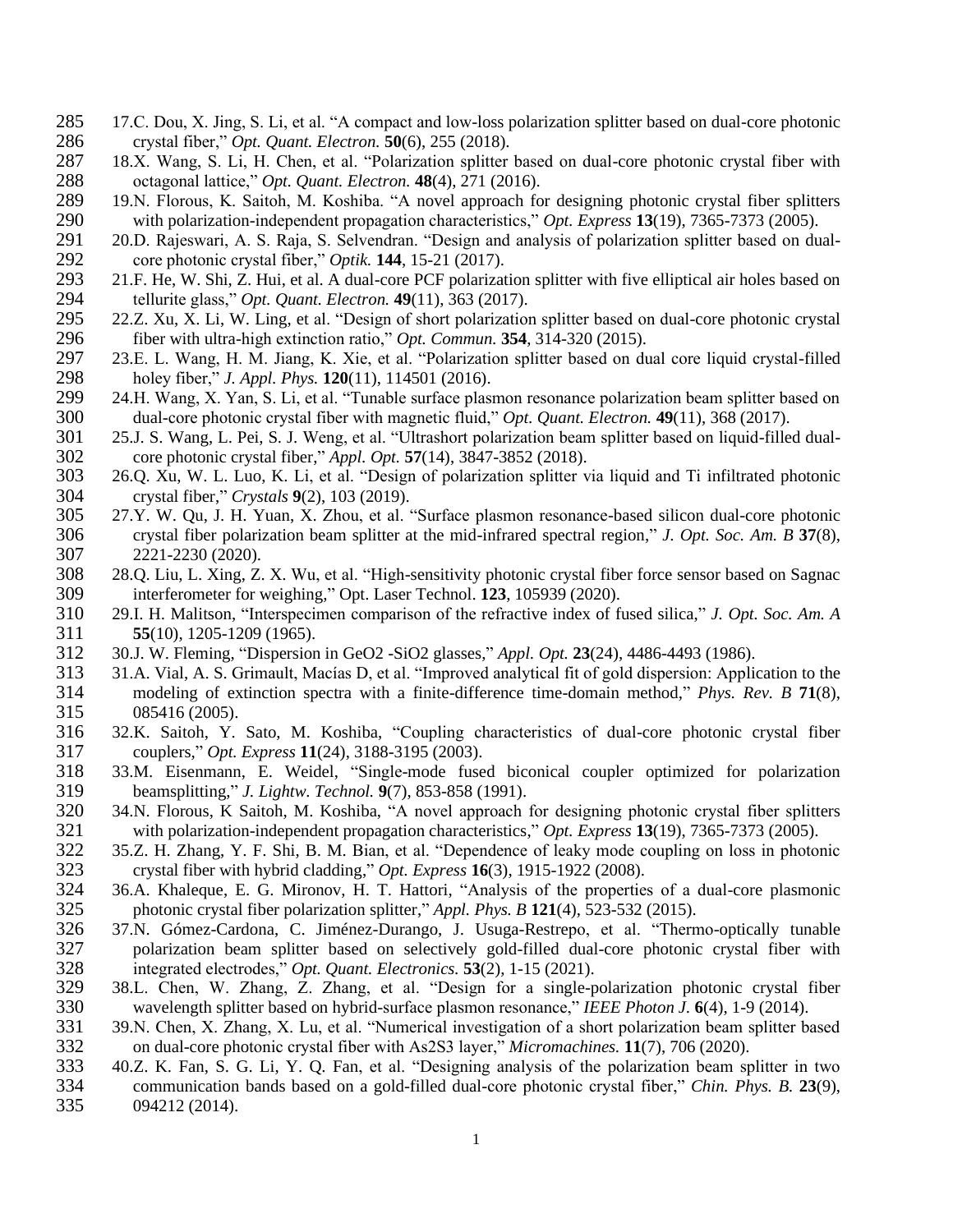- 41.C. Jimenez-Durango, E. Reyes-Vera, N. Gomez-Cardona, "Ultra-short polarization beam splitter to operate in two communication bands based on a gold-filled dual-core photonic crystal fiber," *J. Appl. Phys.* **Tu4A**, 16 (2018).
- 42.A. Khaleque, H. T. Hattori, "Ultra-broadband and compact polarization splitter based on gold filled dual-core photonic crystal fiber," *J. Appl. Phys.* **118**(14), 143101 (2015).
- **Ke Wang** is currently a graduate student in the state Key Laboratory of Information Photonics and Optical Communication department at Beijing University of Posts and Telecommunications.
- **Yuwei Qu** is currently working toward the Ph.D. degree in electronic science and technology at Beijing University of Posts and Telecommunications (BUPT), Beijing, China. His research interests include photonic crystal fiber, surface plasmon reasonance, and novel fiber devices.
- **Jinhui Yuan** received the Ph.D. degree in physical electronics from Beijing University of Posts and Telecommunications (BUPT), Beijing, China, in 2011. He is currently a Professor at the Department of computer and communication engineering, University of Science and Technology Beijing (USTB). His current research interests include photonic crystal fibers, silicon waveguide, and optical fiber devices. He is the Senior Members of the IEEE and OSA.
- **Shi Qiu** is currently working toward the Ph.D. degree in electronic science and technology at Beijing University of Posts and Telecommunications (BUPT), Beijing, China. His research interests include photonic crystal fiber sensors.
- **Xian Zhou** received the Ph.D. degree in electromagnetic field and microwave technology from Beijing University of Posts & Telecommunications (BUPT), Beijing, China, in 2011. She is currently an Professor at the Department of Computer and Communication Engineering, University of Science & Technology Beijing (USTB). Her research interests are focused on highspeed optical communications, short reach communications, and digital signal nprocessing.
- **Binbin Yan** received the B.S. and M.S. degrees from Beijing University of Posts and Telecommunications (BUPT), Beijing, China, in 2003 and 2005, respectively. In 2009, she received the Ph.D. degree from BUPT. Now she is with the BUPT as an Associate Professor. Her research interests include photonic devices and fiber optic sensing.
- **Qiang Wu** received the B.S. and Ph.D. degrees from Beijing Normal University and Beijing University of Posts and Telecommunications, Beijing, China, in 1996 and 2004, respectively. From 2004 to 2006, he worked as a Senior Research Associate in City University of Hong Kong. From 2006 to 2008, he took up a Research Associate post in Heriot-Watt University, U.K. From 2008 to 2014, he worked as a Stokes Lecturer at Photonics Research Centre, Dublin Institute of Technology, Ireland. He is currently an Associate Professor at Northumbria University, U.K. His research interests include photonics devices and fiber optic sensing.
- **Bin Liu** received his B.S. and Ph.D. degree from Sun Yat-sen University, China. Dr. Liu is an associate Professor with Key Laboratory of Opto-Electronic Information Science and Technology of Jiangxi Province, Nanchang Hangkong University, Nanchang 330063, China. His research interests include optical fiber sensing and signal processing, nanofiber, microsphere sensors for bio-chemical sensing, nonlinear fiber optics, surface plasmon resonant.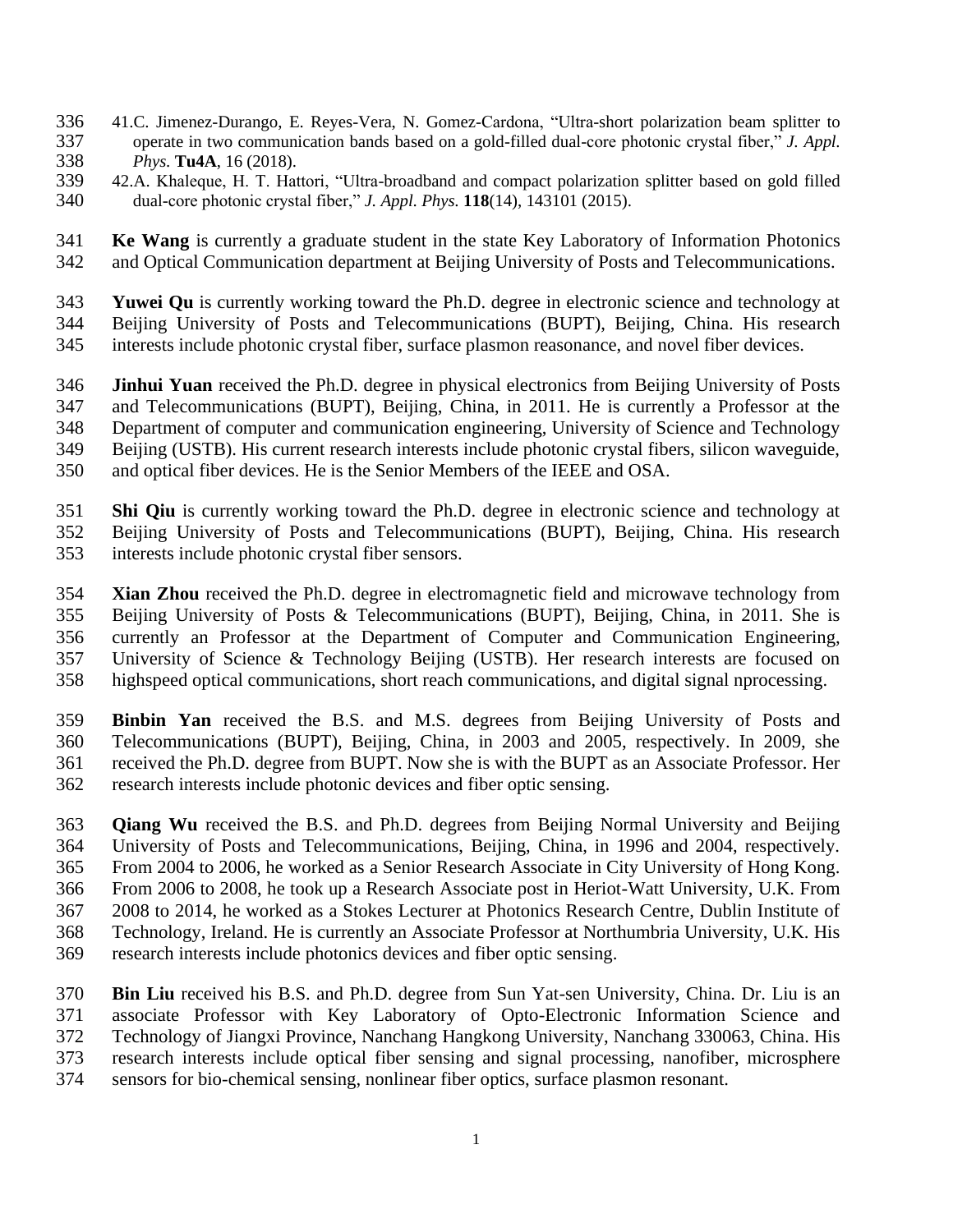**Kuiru Wang** received the B.S. and M.S. degrees from Beijing University of Posts and Telecommunications (BUPT), Beijing, China, in 1984 and 1990, respectively. In 2009, she received the Ph.D. degree from BUPT. Now she is with the BUPT as a Professor. Her current research interests include optical fiber communication and photonic devices.

 **Xinzhu Sang** received the Ph.D. degree from Beijing University of Posts and Telecommunications (BUPT), Beijing, China, in 2005. Now he is with the BUPT as a professor. His current research interests include novel photonic devices, optical communication and optical interconnect. Prof. Sang is a senior Member of Chinese Institute of Communication, a committee of Holography and Optical information Processing, Chinese Optical Society, and a member of OSA.

 **Chongxiu Yu** graduated from the Beijing University of Posts and Telecommunications (BUPT), Beijing, China, in 1969. Now she is with the BUPT as a Professor. Up to now she has published more than 300 papers. Her Research interests are the optical fiber communication, photonic switching, and optoelectronics technology and its applications. Prof. Yu is the Members of Chinese Institute of Communication, Committee of Fiber Optics and Integral Optics, and Chinese Optical Society.

# **Captions List**

- **Fig. 1.** The cross-section of the proposed DC-PCF PBS.
- **Fig. 2.** The effective refractive indices of the *x*-pol odd and even modes, *y*-pol odd and even
- modes, *x*-pol and *y*-pol first SPP modes, and zero SPP mode calculated as functions of
- wavelength.
- **Fig. 3.** The mode field distributions of the *x*-pol odd mode, *x*-pol even mode, *y*-pol odd mode,
- 397 and *y*-pol even mode calculated at wavelengths (a)  $1.05 \mu m$  and (b)  $1.55 \mu m$ .
- **Fig. 4.** The relationships between the *CLx*, *CLy*, and *CLR* and *d*.
- **Fig. 5.** The relationships between the *CLx*, *CLy*, and *CLR* and (a) *Λ*<sup>1</sup> and (b) *Λ*2.
- 400 **Fig. 6.** The relationships between the *CLx*, *CLy*, and *CLR* and (a)  $d_{x1}$  and (b)  $d_{y1}$ .
- 401 **Fig. 7.** The relationships between the *CLx*, *CLy*, and *CLR* and (a)  $dx_2$  and (b)  $dy_2$ .
- **Fig. 8.** The relationships between the *CLx*, *CLy*, and *CLR* and (a) *dx*<sup>3</sup> and (b) *dy*3.
- **Fig. 9.** The relationships between the *CL* and *CLR* and wavelength, (a) without gold wires, and
- (b) with gold wires.